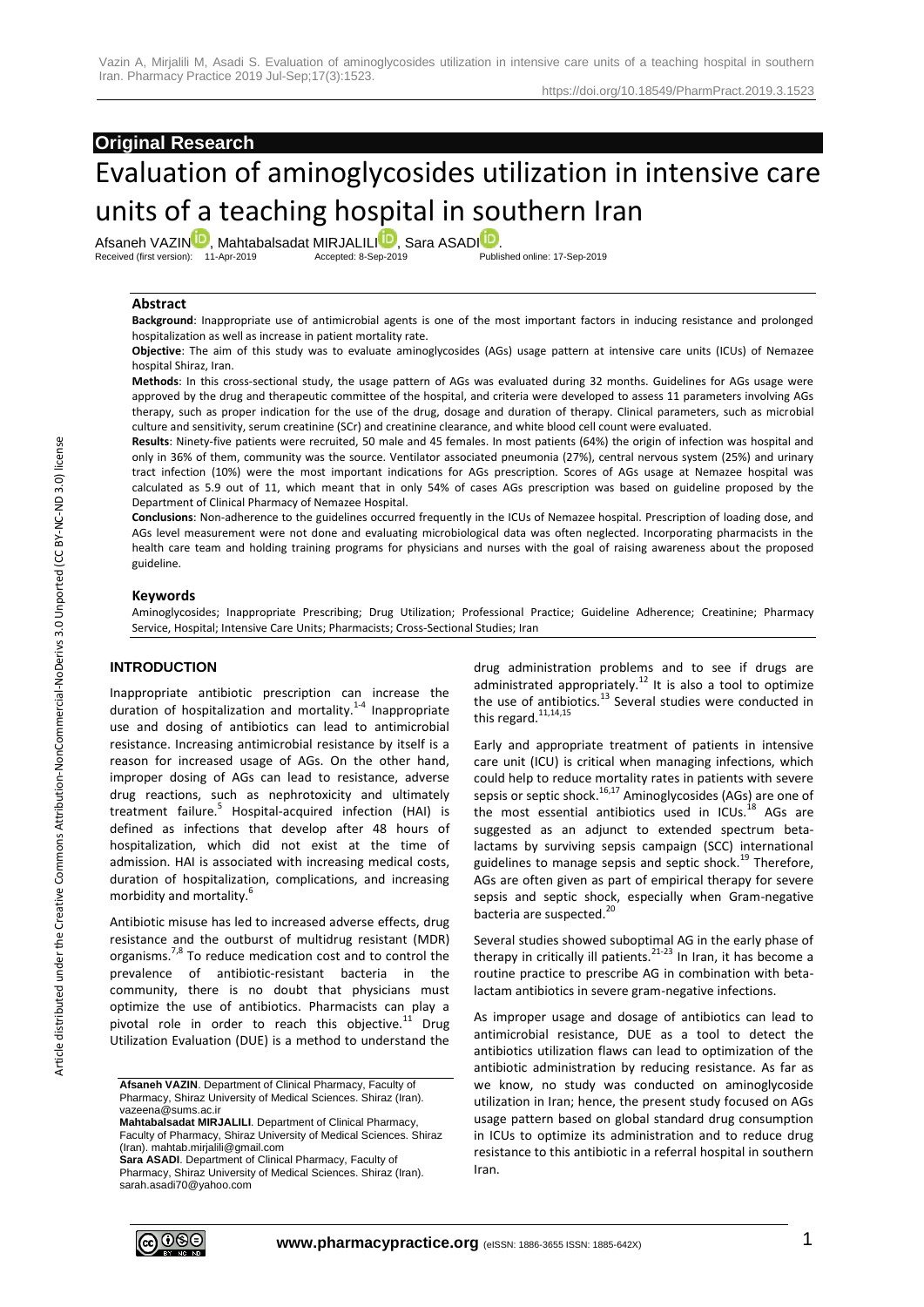Vazin A, Mirjalili M, Asadi S. Evaluation of aminoglycosides utilization in intensive care units of a teaching hospital in southern Iran. Pharmacy Practice 2019 Jul-Sep;17(3):1523.

#### **METHODS**

The usage pattern of AGs (Amikacin, Gentamicin) was evaluated in a prospective study during 32 months from January 2015 to August 2017 on patients admitted to 4 (internal, general, central, and surgical) ICUs at Nemazee hospital, a general multispecialty, referral, tertiary healthcare setting affiliated with Shiraz University of Medical Sciences, Iran. The Institutional Review Board and the Medical Ethics Committee of the hospital approved the study protocols. Written informed consent was obtained from all participating patients or their guardians.

All hospitalized patients in ICUs who had received at least three consecutive fixed-dose of AGs (to reach to the steady state concentration) were included in this study without considering age and gender. Those who had received less than three consecutive fixed-dose of AG due to ward transfer, hospital discharge, or death were excluded. Data gathering was done by a general pharmacist under the supervision of a senior clinical pharmacy attending.

General demographic information, such as age, gender, height, total body weight, body mass index, date of admission and discharge were filled in the case report format. The patient's medical history, diagnosis, reason for patient's referral to the ward, final diagnosis, pre-existing medical conditions, and whether the patient's infection was acquired from the community or hospital, were recorded. Laboratory data consisting of microbiological culture, hematologic parameters, including white blood cell (WBC), biochemical data, including blood urea nitrogen, serum creatinine, and immunologic factors (procalcitonin, c-reactive protein) were also recorded before and during the course of AG treatment.

To evaluate AG usage, a local guideline proposed by the Department of Clinical Pharmacy of Nemazee Hospital based on European guideline was used.<sup>24</sup> The guidelines were intended for use after adaptation to local resistance data by local therapeutic and drug committee. As an objective, eleven indexes were taken into account. Each index was scored as either 0 or 1 based on whether the index was evaluated as inappropriate or appropriate, respectively. A sheet, which consisted of eleven indexes, was completed for each patient. By adding up the scores for each index, the total score was determined for each patient, and at the end the mean was calculated.

These items are as follows: 1) Administration of loading dose, 2) Route of administration, 3) Dosing method, 4) Appropriate dose, 5) Indication, 6) Dose readjustment if necessary (including reduction of renal function), 6) Evaluation of patient's serum creatinine and blood urea nitrogen levels before prescription, 7) Assessment of patients' serum creatinine levels periodically, 8) Evaluation of microbial culture from the suspicious site of infection before prescription dosing method, 9) Evaluation of microbial cultures 48–72 hours after prescription, 10) Discontinuation or reduction in dose of AG in patients with AG nephrotoxicity (a rise in serum creatinine by more than 0.3 mg/dL within 48 hours, a rise in serum creatinine increased to more than 1.5 times baseline within the last 7 days or urine output less than 0.5 mL/kg/hr for more than 6 hours), 11) An increase in dose or a change in the type of antibiotics in the case of inappropriate responses to

treatment.<sup>25</sup> Appropriate dosing method was considered as mg/kg dosing of the AG based on calculated CrCl. It is also worth mentioning that the patients' response to treatment was assessed based on fever, white blood cells count, microbial cultures, level of consciousness, radiological images, and clinical features. Computerized physician order entry (CPOE) was used in the ICUs as an electronic prescribing system.

Statistical analysis was performed by SPSS) version 20. Continuous and discrete variables were reported as mean, standard deviation and percentage, respectively. Comparison between numerical variables between two groups was performed, using independent t-test.

#### **RESULTS**

In this study 95 patients with the mean age of 40±18.2 were screened for 963 days. Forty-seven percent of the study population were women. Patients' demographic data are shown in Table 1.

| Table 1. Demographic and clinical characteristics of the study |                 |  |
|----------------------------------------------------------------|-----------------|--|
| population ( $n = 95$ )                                        |                 |  |
| Age (years)                                                    |                 |  |
| Mean (SD)                                                      | 56.7 (18.2)     |  |
| Range                                                          | $2 - 92$        |  |
| Gender, n (%)                                                  |                 |  |
| Male                                                           | 45 (47%)        |  |
| Female                                                         | 50 (53%)        |  |
| Weight (Kg)                                                    |                 |  |
| Mean (SD)                                                      | 62.0 (16.9)     |  |
| Range                                                          | $9 - 88$        |  |
| Height (Cm)                                                    |                 |  |
| Mean (SD)                                                      | 162.0 (8.3)     |  |
| Range                                                          | 96-185          |  |
| Ideal body weight (Kg)<br>Mean (SD)                            | 47.1 (3.4)      |  |
|                                                                |                 |  |
| Range<br>Creatinine<br>clearance<br>using<br>MDRD<br>equation  | 40-51.8         |  |
| (mL/min/1,73)                                                  |                 |  |
| >50 mL/min/1.73                                                | 74 (78%)        |  |
| 10-50 mL/min/1.73                                              | 17 (18%)        |  |
| <10 mL/min/1.73                                                | 4 (4%)          |  |
| equation<br>Creatinine<br>clearance<br>MDRD<br>using           |                 |  |
| (mL/min/1.73)                                                  |                 |  |
| >50 mL/min/1.73                                                | 65 (68%)        |  |
| 10-50 mL/min/1.73                                              | 28 (30%)        |  |
| <10 mL/min/1.73                                                | 2 (2%)          |  |
| Type of Aminoglycosides                                        |                 |  |
| Gentamicin                                                     | 60 (63%)        |  |
| Amikacin                                                       | 35 (37%)        |  |
| Type of Infection, n (%)                                       |                 |  |
| Ventilator associated pneumonia                                | 26 (27%)        |  |
| Central nervous system                                         | 23 (25%)        |  |
| Urinary tract infection<br>Abdominal infection                 | 9(10%)          |  |
|                                                                | 7(8%)           |  |
| Other sources (Sepsis)<br>Abscess                              | 6(6%)<br>4 (4%) |  |
| Pyelonephritis                                                 | 4 (4%)          |  |
| Endocarditis                                                   | 4 (4%)          |  |
| Cystitis                                                       | 4 (4%)          |  |
| Catheter associated infection                                  | 3(3%)           |  |
| Peritonitis                                                    | 3(3%)           |  |
| Skin infection                                                 | 2(2%)           |  |
| Source of infection, n (%)                                     |                 |  |
| Community acquired                                             | 34 (36%)        |  |
| Hospital acquired                                              | 61 (64%)        |  |
|                                                                |                 |  |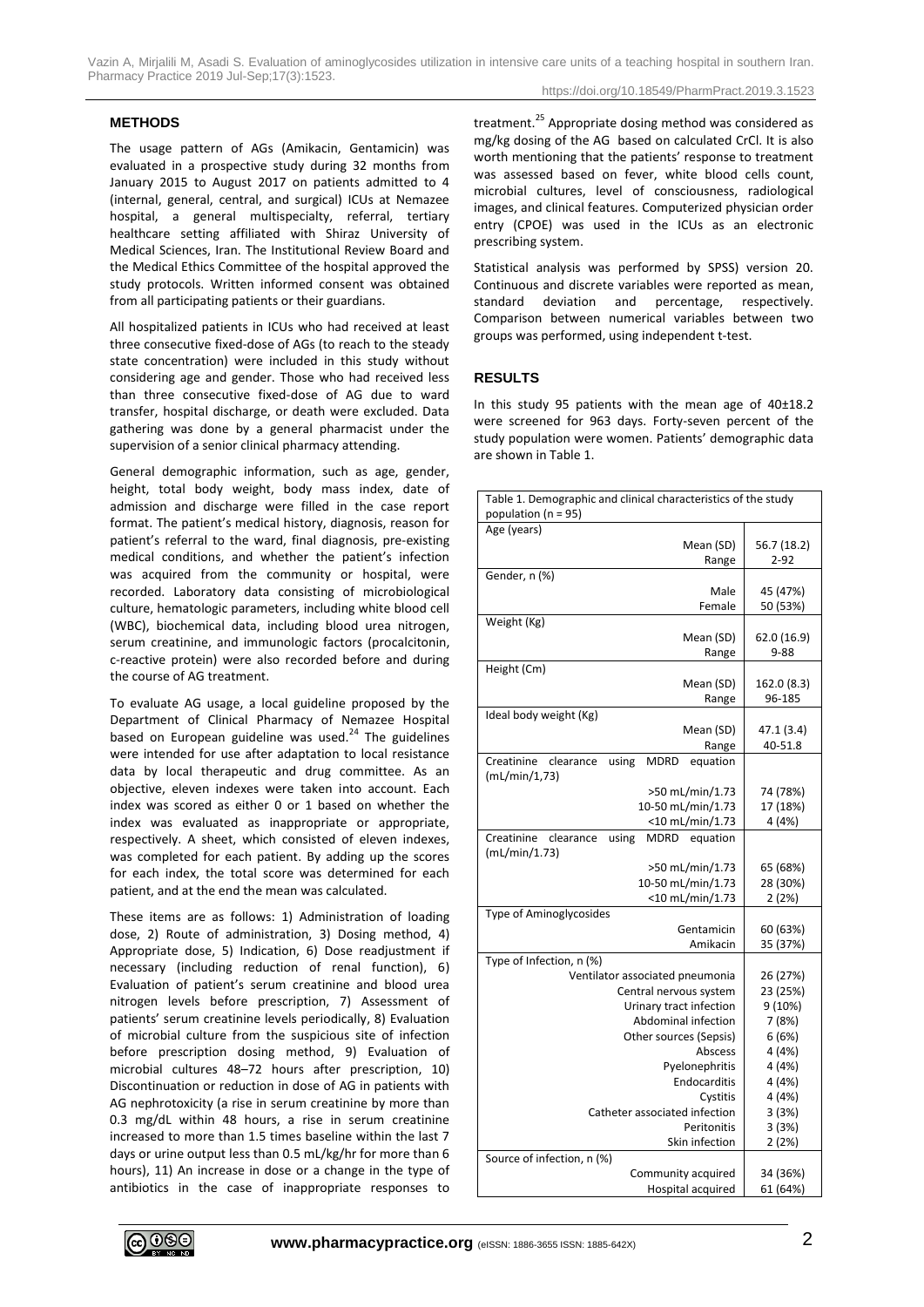In 69% of the patients, AG was initiated empirically and 31% of the prescriptions were based on microbiological culture data. Among empirical treatment, 17% of the prescriptions were non-indicated.

Scores of AGs usage at Nemazee hospital was calculated as 5.9 out of 11, which meant that in only 54% of the cases AGs prescription was based on the aforementioned guideline.

Only for 31% of the patients, microbial culture was collected before treatment, and microbial culture was collected 48-72 hours after initiating therapy with AG for 47% of them.

In 83% of the cases AGs indication was correct. In 86% of patients, the first dose of AG was adjusted according to the patient's SCr.

The route of AG administration was appropriate for all patients, but loading doses were not administered for any of the patients. Also, therapeutic drug monitoring was not performed on any of the patients and dosage adjustments were determined as mg/kg dosing of the AG. Despite the differences between calculated creatinine clearance in the two formulas (MDRD and Cockcroft and Gault) in the studied population, there was no significant difference in dosage (p=0.12).

The response to treatment was assessed by clearance of cultures. In 19% of patients, response to treatment was not observed, and only for half of them appropriate action was taken; for 22%, AG dose was increased and for 78% of them the antibiotic was changed. Fifty-eight percent of the administered doses were appropriate.

In 21% of patients, nephrotoxicity was developed. In 60% of the patients who developed nephrotoxicity, no action was taken and in the remaining, the AG administration was discontinued. In 96% of patients, SCr was evaluated every day.

On the first day of AG administration, white blood cells count of 48% of the studied population was more than 10,000/ml. In contrast, only 28% of the study population had white blood cells counts above 10,000/ml at the end of treatment.

The treatment period in this study was 6.6 (SD 4) days, ranging between 2 and 18 days. Table 2 has shown the 11 studied indexes of AGs usage in this study.

#### **DISCUSSION**

Present study was conducted to evaluate the pattern of AGs prescription in 4 ICUs of a referral hospital in Shiraz, Iran. The results showed that the overall adherence of AGs usage to guideline is relatively inappropriate in the ICUs of Nemazee hospital. It seems that absence of pharmacists in the health team, lack of physicians' information about the pharmacokinetic of AGs, and inappropriate training and educational programs for physicians and nurses regarding the correct guideline implementation were the main reasons for non-adherence to AG treatment guidelines. In our study, in only 54% of cases AGs prescription was based on the guideline proposed by the Department of Clinical Pharmacy of Nemazee Hospital. The main errors in the prescription of AGs were lack of administration of loading dose, inappropriate dosing method, lack of re-evaluation in the case of required dose adjustments, and ignorance of the microbiological data.

In a similar study by Namazi *et al*., conducted in the internal medicine ward of the same hospital, the usage pattern of amikacin, one of the most widely used AGs, was evaluated. Their results showed that the overall adherence of this drug's usage to the guideline was 48% and inappropriate dosing method, poor patient monitoring, and ignorance of microbiological data were the most common reasons for the none-adherence to standard guidelines.<sup>26</sup> In this study, serum concentration of Amikacin was assayed using a Cobas Mira AutoAnalyzer, but in our study the serum concentration of AGs was not assessed. In their study, they concluded that the desired peak and trough concentrations were obtained in 38% and 45% of the patients. Therapeutic drug monitoring (TDM) of AGs has become a standard practice in many clinical settings, but no serum level was measured for the patients in our hospital and the AGs dose was determined merely according to the patients' clinical status and some other data, such as the patient's GFR calculated by MDRD or G-C formula, as well as his weight. It was shown that AGs TDM can minimize toxicities, maximize efficacy, and improve health outcomes.<sup>27</sup>

In our study, AGs dosage was calculated according to the conventional method for all patients, and the prescribed dose was correct in 58% of the patients. Also, conventional method was used to calculate amikacin dosage in Namazi *et al*. study, but the prescribed dose was correct only in 25% of the patients. Using pharmacokinetic dosing can reduce the risk of adverse effects, such as nephrotoxicity and also allows administration of a significantly greater cumulative dose.<sup>28</sup>

| Table 2. Eleven indexes of aminoglycosides use in the study population (n=95)          |                                |
|----------------------------------------------------------------------------------------|--------------------------------|
| Index                                                                                  | <b>Appropriately Performed</b> |
| Loading dose                                                                           | 0%                             |
| Route of administration                                                                | 100%                           |
| Dosing method                                                                          | 0%                             |
| Dose                                                                                   | 58%                            |
| <b>Indication</b>                                                                      | 83%                            |
| Considering the patient's renal function before prescribing                            | 86%                            |
| Monitoring serum creatinine level periodically during the treatment                    | 96%                            |
| Evaluation of the microbiological culture before prescription                          | 31%                            |
| Evaluation of microbiological culture 48-72 hours after administration                 | 47%                            |
| Reducing the dose or discontinuation in patients who developed AGs nephrotoxicity      | 40%                            |
| Increase the dose or change the type of antibiotic if there is no appropriate response | 47%                            |

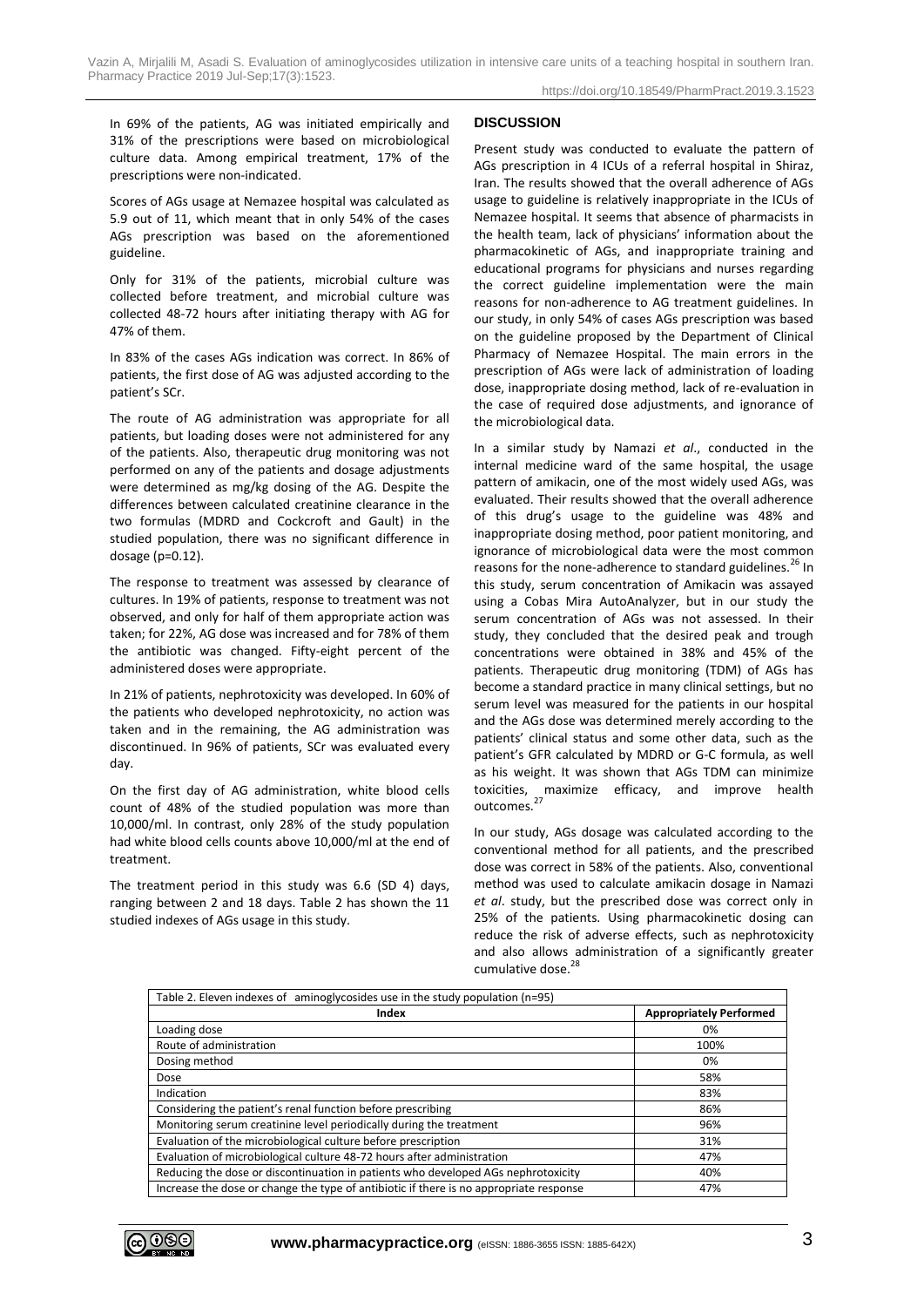Also, in two other studies conducted in ICUs of Nemazee hospital, it was reported that the rate of Vancomycin and Colistin use, as two commonly used antibiotics in critically ill patients, were in accordance with standard guidelines in 47.3% and 67.3% of the cases, respectively.  $11,29$ 

Adherence to AG guideline was also evaluated in a survey conducted in French healthcare facilities. They observed that in more than one third of patients, AG indications were inappropriate and the primary indication use was concordant with the guidelines in 65.2% of the cases. Unlike our study, AG serum concentration was measured in this survey and the results showed that only, in 62.9% of the cases, the AG dose was based on the recommended range.<sup>30</sup> In another Australian study, appropriateness of the initial dose of gentamicin dose was evaluated based on the local guidelines. Based on the existing hospital guidelines, their study result showed that 66% of the patients did not receive appropriate gentamicin initial dosage. $31$  An adequate loading dose of AGs is critical to achieve rapid therapeutic drug levels. It was suggested that critically ill patients require larger doses of AGs loading dose due to considerable variation in their pharmacokinetic parameters and also the higher resistance of microorganisms in comparison with none-complicated infections.<sup>32</sup> Pleural effusion, ascites, mediastinitis and hypoalbuminaemia are associated with the expansion of extracellular space, which result in a lower than desirable Cmax with the usual loading dose. Thus, it is suggested to increase the loading dose in this specific population in order to improve the probability of attaining the target Cmax.<sup>33</sup> However, administration of the AGs loading dose was one of the issues that was apparently ignored by the clinicians in our hospital. One possible reason for this issue was lack of physicians' information regarding the pharmacokinetic of AGs. It seems that the clinicians were not aware of the necessity of administering loading doses to attain adequate drug concentrations immediately after the antibiotic administration.

In our study only in 31% of patients, AG administration was based on microbiological laboratory evidence while 69% of the cases received AGs empirically. It is worth mentioning that short term adjunctive treatment of sepsis with AGs in critically ill patients is suggested in some guidelines. The reasons for this suggestion are the ability of AGs to reduce the risk of inappropriate empirical therapy, sterilize the bloodstream faster and act synergistically with b-lactam antibiotics.<sup>19,34</sup> However, this approach has never been evaluated in randomized studies.

Currently, many hospitals have developed and implemented local guidelines for the use of antimicrobial agents in the empirical treatment of infections.<sup>36</sup> A study conducted in the United States showed that limiting the use of antibiotics was considered in 56% of the newly published guidelines, and also in 81% of medical teaching centers.<sup>37</sup> Marquet *et al*. evaluated the inappropriateness of antibiotic therapy in critically ill patients with bloodstream infections in a systematic review and metaanalysis of 37 articles . The rate of inappropriate empiric antibiotic prescription varied between 14% and 79%. Approximately half of the studies reported the incidence of 50% or more. The mortality rates were significantly higher in patients receiving inappropriate antibiotics in studies with outcome parameter 28-day and 60-day mortality. Also, inappropriate antibiotic prescription increased the 30 day and in-hospital mortality rates.<sup>38</sup>

In our study, the results showed that 17% of AG prescriptions were inappropriate. To some extent, it is similar to the Thuong *et al*. study stating that the selection of primary antibiotics was appropriate for only 73% of patients.<sup>36</sup> Unspecified diagnosis, lack of documentation as to why antibiotics were prescribed for patient, inappropriate microbiological sample collection before prescribing and lack of reviewing the available results, might be the reasons of inappropriate prescription or its continuation.

In this study source of infection in 64% of the cases was reported to be hospital acquired. In another study on patients who were admitted to the ICU after surgery in France, the origin of infection in 55% of the cases was community and in 45% of the cases was hospital. $^{39}$ 

Obtaining a second microbiological culture 48 to 72 hours after the starting AGs is recommended in order to evaluate patient response to treatment. In our study, only 47% of patients' cultures were collected from the site of infection at 48-72 hours after AG administration and the decisions for drug prescription were made based on that. One of the reasons for this issue is that the physicians in our center did not believe in the accuracy and precision of microbiological tests and they preferred to prescribe antibiotics according to their own experience and clinical judgement. During the study, nephrotoxicity was developed in 21% of the patients. The reported incidence of nephrotoxicity varies widely due to variations in study design, toxicity definitions, study population, and concomitant risk factors. A reasonable estimate (depending on definition) might be 10 to 20 percent, even when careful patient selection and close monitoring is performed.<sup>40</sup>

It is recommended that SCr should be evaluated regularly during AGs treatment. This study was conducted in the ICU and in the ICUs of our hospital the SCr is measured on a daily basis. Hence, in 96% of patients, SCr was measured every day. It seems that daily measurement of SCr level in hospitalized patients was considered as a routine practice for all patients without considering its changing trend.

In this study, creatinine clearance was calculated with both Cockcroft and Gault (C-G) and MDRD methods. Correct administration of the AGs dosage regimen according to correct dosing method using the two Cockcroft and Gault and MDRD equations was 58% and 57%, respectively. In one study conducted amongst Iranian adults, the authors concluded that MDRD and C‑G formulas are accurate in Iranian adults, but it needs a correction factor.<sup>41</sup>

According to protocols, treatment of AGs-induced nephrotoxicity is basically supportive, including discontinuation of AGs (if possible) and substituting it with another non-nephrotoxic antibiotic. If this is not possible, the dose of AG should be adjusted and the interval between doses should be increased. Use of other nephrotoxic drugs should be avoided.<sup>42</sup> However, only in 40% of the cases with nephrotoxicity, administration of AGs was discontinued and no action was taken in the case of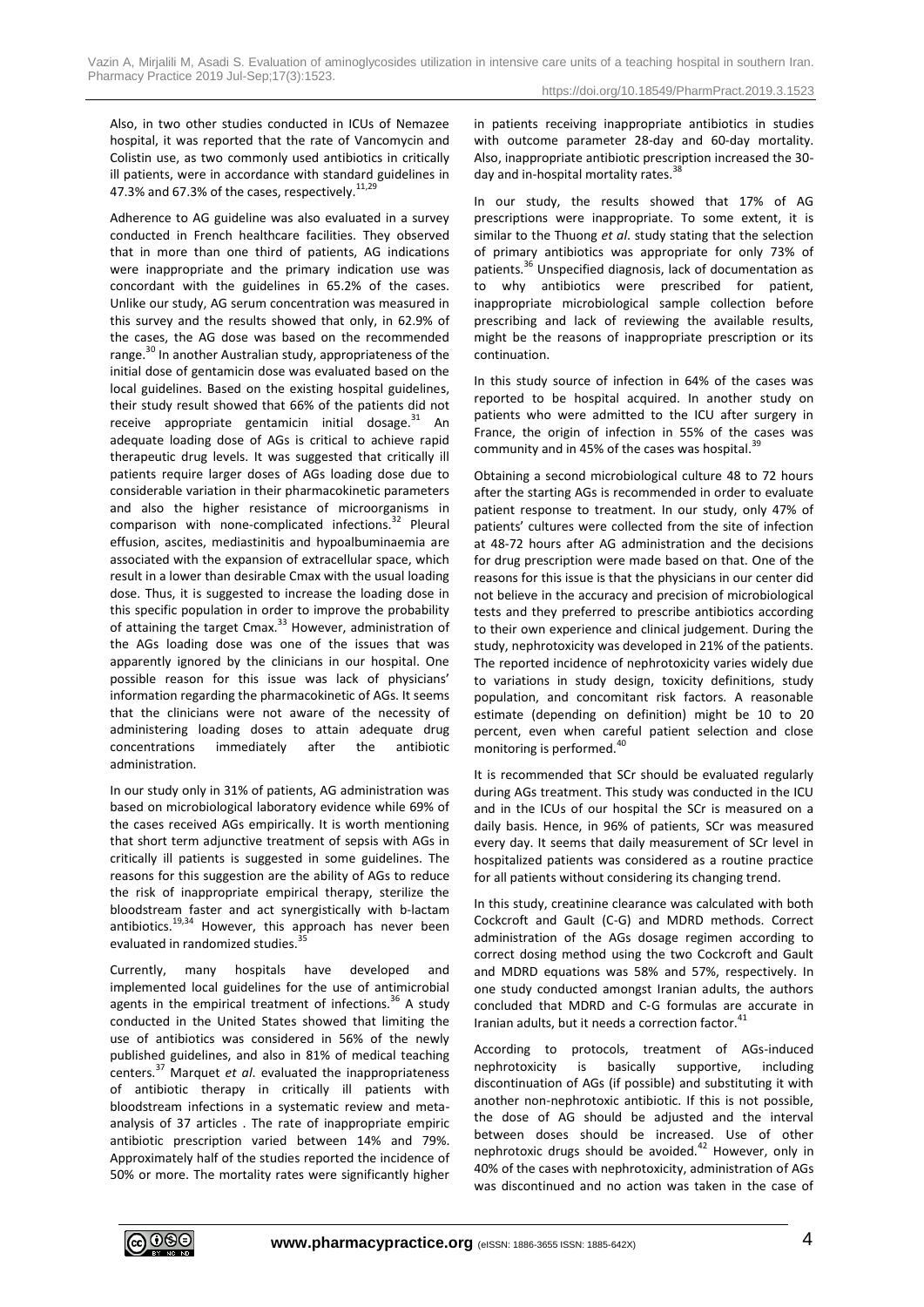the remaining patients. In Namazi *et al*. study, 19% of the patients developed nephrotoxicity due to amikacin, but only in 50% of the cases it was discontinued.<sup>26</sup> Several approaches including prescribing less nephrotoxic AGs when possible, extended interval dosing, therapeutic drug monitoring, using nebulized AGs, morning administration of AGs, daily monitoring of serum creatinine and using novel renal biomarkers such as kidney injury molecule-1 (KIM-1) which identifies AG-induced proximal tubular injury earlier than traditional markers have been suggested to prevent AG-induced nephrotoxicity.<sup>43</sup>

Considering the results of this study, developing a detailed plan is an essential step to improve the AGs usage pattern in the ICUs of our hospital. Clinical pharmacists should be incorporated in this setting to have an active role in prescribing AGs as well as pharmacokinetic consultation in the case of drug prescription for critically ill patients. Also, they can participate in arrangements held periodically for monitoring the utilization of drugs by stating their suggestions. They should be involved in training of medical and other healthcare personnel including physicians and nurses with respect to prescription, usage and administration of AGs. An evidence-based, peer reviewed local guideline should be developed in our ICUs based on the latest guidelines on the use of AGs in treating infections and regularly updated whenever new information becomes available. All the barriers to guideline implementation should be identified, using suitable strategies to overcome these barriers.

#### **Limitations**

Our study was a single center study and the sample size was relatively small. Hence, the results cannot be generalized. The incidence of adverse effects was not studied, since measuring some AGs side effects, such as hearing loss, required special instruments (audiometer) which were not available in these ICUs. Also, the studies that were performed to determine the incidence of adverse

drug effects require very large sample sizes. Only the increase in SCr was evaluated as an indicator of renal toxicity as part of treatment assessment for AGs. On the other hand, the group with nephrotoxicity was at increased risk for toxicity due to other factors and not solely AG exposure.

# **CONCLUSIONS**

In summary, the results of this study indicated that the overall adherence of AGs usage to guideline is relatively inappropriate in the ICUs of Nemazee hospital. Administration of the AGs loading dose is an issue that has not been taken into account in this center. Additionally, measurement of serum AG concentration was not performed in this hospital. It seems that consumption control and training programs are required to improve the pattern of AG usage in the ICUs of this hospital. Also, the presence of pharmacists in the ICUs of this center and providing pharmacokinetic consultation service can greatly help to increase the adherence of AGs usage to the guidelines.

## **ACKNOWLEDGMENTS**

The authors wish to thank Mr. H. Argasi at the Research Consultation Center of Shiraz University of Medical Sciences for his invaluable assistance in editing this manuscript.

# **CONFLICT OF INTEREST**

The authors report no conflicts of interest in this work.

## **FUNDING**

None.

# **References**

- 1. Kollef MH, Sherman G, Ward S, Fraser VJ. Inadequate antimicrobial treatment of infections: a risk factor for hospital mortality among critically ill patients. Chest. 1999;115(2):462-474[. https://doi.org/10.1378/chest.115.2.462](https://doi.org/10.1378/chest.115.2.462)
- 2. Ibrahim EH, Sherman G, Ward S, Fraser VJ, Kollef MH. The influence of inadequate antimicrobial treatment of bloodstream infections on patient outcomes in the ICU setting. Chest. 2000;118(1):146-155. <https://doi.org/10.1378/chest.118.1.146>
- 3. Shorr AF, Micek ST, Welch EC, Doherty JA, Reichley RM, Kollef MH. Inappropriate antibiotic therapy in Gram-negative sepsis increases hospital length of stay. Crit Care Med. 2011;39(1):46-51. <https://doi.org/10.1097/CCM.0b013e3181fa41a7>
- 4. Pillans P, Iedema J, Donovan P, Newbery R, Whitehead V, Halliday C, Sheehy R, Springford A, Patterson T. Outcomes in patients with gram-negative sepsis treated with gentamicin. Ther Adv Drug Saf. 2012 Jun;3(3):109-113. <https://doi.org/10.1177/2042098612439495>
- 5. Hanberger H, Edlund C, Furebring M, C GG, Melhus A, Nilsson LE, Petersson J, Sjolin J, Ternhag A, Werner M, Eliasson E. Rational use of aminoglycosides--review and recommendations by the Swedish Reference Group for Antibiotics (SRGA). Scand J Infect Dis. 2013;45(3):161-175[. https://doi.org/10.3109/00365548.2012.747694](https://doi.org/10.3109/00365548.2012.747694)
- 6. Kelly KN, Monson JRT. Hospital-acquired infections. Surgery Oxford International Edition. 2012;30(12):640-4.
- 7. Garau J. Impact of antibiotic restrictions: the ethical perspective. Clin Microbiol Infect. 2006;12(Suppl 5):16-24. <https://doi.org/10.1111/j.1469-0691.2006.01527.x>
- 8. Arda B, Sipahi OR, Yamazhan T, Tasbakan M, Pullukcu H, Tunger A, Buke C, Ulusoy S. Short-term effect of antibiotic control policy on the usage patterns and cost of antimicrobials, mortality, nosocomial infection rates and antibacterial resistance. J Infect. 2007;55(1):41-48.<https://doi.org/10.1016/j.jinf.2007.02.014>
- 9. Fraser A, Paul M, Almanasreh N, Tacconelli E, Frank U, Cauda R, Borok S, Cohen M, Andreassen S, Nielsen AD. Benefit of appropriate empirical antibiotic treatment: thirty-day mortality and duration of hospital stay. Am J Med. 2006;119(11):970-976.<https://doi.org/10.1016/j.amjmed.2006.03.034>

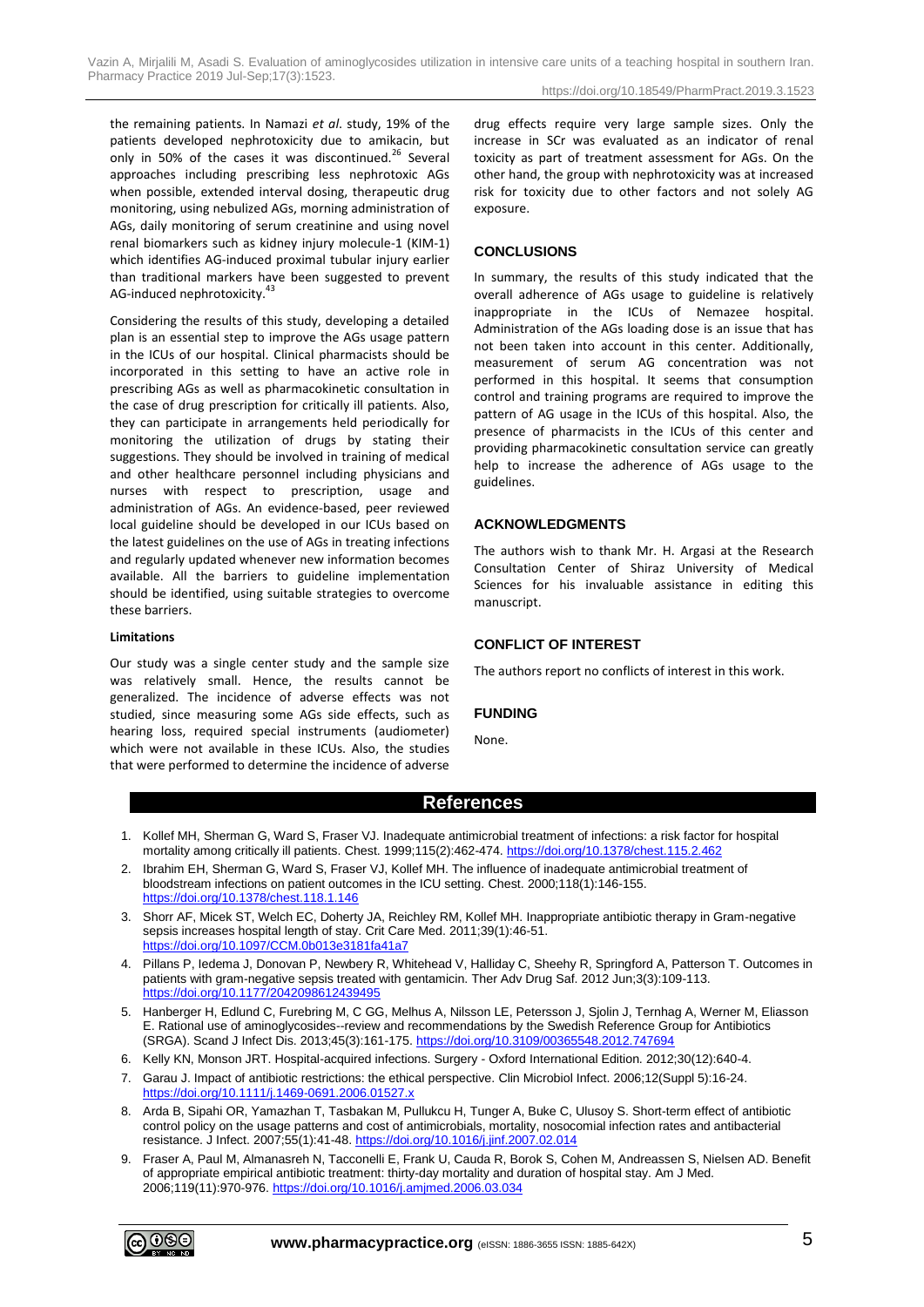Vazin A, Mirjalili M, Asadi S. Evaluation of aminoglycosides utilization in intensive care units of a teaching hospital in southern Iran. Pharmacy Practice 2019 Jul-Sep;17(3):1523.

- 10. Leibovici L, Shraga I, Drucker M, Konigsberger H, Samra Z, Pitlik S. The benefit of appropriate empirical antibiotic treatment in patients with bloodstream infection. J Intern Med. 1998;244(5):379-386. [https://doi.org/10.1046/j.1365-](https://doi.org/10.1046/j.1365-2796.1998.00379.x) [2796.1998.00379.x](https://doi.org/10.1046/j.1365-2796.1998.00379.x)
- 11. Vazin A, Karimzadeh I, Zand A, Hatami-Mazinani N, Firouzabadi D. Evaluating Adherence of Health-Care Team to Standard Guideline of Colistin Use at Intensive Care Units of a Referral Hospital in Shiraz, Southwest of Iran. Adv Pharm Bull. 2017;7(3):391-397[. https://doi.org/10.15171/apb.2017.047](https://doi.org/10.15171/apb.2017.047)
- 12. Organization WH. Introduction to drug utilization research. Geneve: WHO; 2003.
- 13. Bae SC. Drug utilization review: economical aspect. J Korean Med Assoc. 2004;47(2):156-60.
- 14. Vazin A, Japoni A, Shahbazi S, Davarpanah MA. Vancomycin utilization evaluation at hematology-oncology ward of a teaching hospital in Iran. Iran J Pharm Res. 2012;11(1):163-170.
- 15. Seng JJB, Yong MHA, Peh ZX, Soong JL, Tan MH. Appropriateness of vancomycin therapeutic drug monitoring and its outcomes among non-dialysis patients in a tertiary hospital in Singapore. Int J Clin Pharm. 2018;40(5):977-981. <https://doi.org/10.1007/s11096-018-0670-4>
- 16. Leone M, Bourgoin A, Cambon S, Dubuc M, Albanèse J, Martin C. Empirical antimicrobial therapy of septic shock patients: adequacy and impact on the outcome. Crit Care Med. 2003;31(2):462-467. <https://doi.org/10.1097/01.CCM.0000050298.59549.4A>
- 17. Kumar A, Roberts D, Wood KE, Light B, Parrillo JE, Sharma S, Suppes R, Feinstein D, Zanotti S, Taiberg L. Duration of hypotension before initiation of effective antimicrobial therapy is the critical determinant of survival in human septic shock. Crit Care Med. 2006;34(6):1589-1596.<https://doi.org/10.1097/01.CCM.0000217961.75225.E9>
- 18. Paul M, Lador A, Grozinsky‑Glasberg S, Leibovici L. Beta lactam antibiotic monotherapy versus beta lactam‑aminoglycoside antibiotic combination therapy for sepsis. Cochrane Database Syst Rev. 2014;(1):CD003344. <https://doi.org/10.1002/14651858.CD003344.pub3>
- 19. Rhodes A, Evans LE, Alhazzani W, Levy MM, Antonelli M, Ferrer R, et al. Surviving sepsis campaign: international guidelines for management of sepsis and septic shock: 2016. Intensive Care Med. 2017;43(3):304-377. <https://doi.org/10.1007/s00134-017-4683-6>
- 20. Falagas ME, Kopterides P. Old antibiotics for infections in critically ill patients. Curr Opin Crit Care. 2007;13(5):592-597. <https://doi.org/10.1097/MCC.0b013e32827851d7>
- 21. Taccone FS, Laterre P-F, Spapen H, Dugernier T, Delattre I, Layeux B, De Backer D, Wittebole X, Wallemacq P, Vincent JL. Revisiting the loading dose of amikacin for patients with severe sepsis and septic shock. Crit Care. 2010;14(2):R53. <https://doi.org/10.1186/cc8945>
- 22. de Montmollin E, Bouadma L, Gault N, Mourvillier B, Mariotte E, Chemam S, Massias L, Papy E, Tubach F, Wolff M. Predictors of insufficient amikacin peak concentration in critically ill patients receiving a 25 mg/kg total body weight regimen. Intensive Care Med. 2014;40(7):998-1005[. https://doi.org/10.1007/s00134-014-3276-x](https://doi.org/10.1007/s00134-014-3276-x)
- 23. Gálvez R, Luengo C, Cornejo R, Kosche J, Romero C, Tobar E, Illanes V, Llanos O, Castro J. Higher than recommended amikacin loading doses achieve pharmacokinetic targets without associated toxicity. Int J Antimicrob Agents. 2011;38(2):146-151.<https://doi.org/10.1016/j.ijantimicag.2011.03.022>
- 24. Agence française de sécurité sanitaire des produits de santé. Update on good use of injectable aminoglycosides, gentamycin, tobramycin, netilmycin, amikacin. Pharmacological properties, indications, dosage, and mode of administration, treatment monitoring. Med Mal Infect. 2012;42(7):301-308.<https://doi.org/10.1016/j.medmal.2011.07.007>
- 25. Khwaja A. KDIGO clinical practice guidelines for acute kidney injury. Nephron Clin Pract. 2012;120(4):c179-c184. <https://doi.org/10.1159/000339789>
- 26. Namazi S, Sagheb MM, Hashempour MM. Usage pattern and serum level measurement of amikacin in the internal medicine ward of the largest referral hospital in the south of Iran: a pharmacoepidemiological study. Iran J Med Sci. 2016;41(3):191-199.
- 27. Roberts JA, Norris R, Paterson DL, Martin JH. Therapeutic drug monitoring of antimicrobials. Br J Clin Pharmacol. 2012;73(1):27-36.<https://doi.org/10.1111/j.1365-2125.2011.04080.x>
- 28. Bartal C, Danon A, Schlaeffer F, Reisenberg K, Alkan M, Smoliakov R, Sidi A, Almog Y. Pharmacokinetic dosing of aminoglycosides: a controlled trial. Am J Med. 2003;114(3):194-198[. https://doi.org/10.1016/s0002-9343\(02\)01476-6](https://doi.org/10.1016/s0002-9343(02)01476-6)
- 29. Vazin A, Birjand MM, Darake M. Evaluation of vancomycin therapy in the adult ICUs of a teaching hospital in southern Iran. Drug Healthc Patient Saf. 2018;10:21-26.<https://doi.org/10.2147/DHPS.S149451>
- 30. Robert J, Pean Y, Alfandari S, Bru JP, Bedos JP, Rabaud C, Gauzit R. Application of guidelines for aminoglycosides use in French hospitals in 2013-2014. Eur J Clin Microbiol Infect Dis. 2017;36(7):1083-1090. [https://doi.org/10.1007/s10096-](https://doi.org/10.1007/s10096-016-2892-5) [016-2892-5](https://doi.org/10.1007/s10096-016-2892-5)
- 31. Leong CL, Buising K, Richards M, Robertson M, Street A. Providing guidelines and education is not enough: an audit of gentamicin use at The Royal Melbourne Hospital. Intern Med J. 2006;36(1):37-42. [https://doi.org/10.1111/j.1445-](https://doi.org/10.1111/j.1445-5994.2006.01002.x) [5994.2006.01002.x](https://doi.org/10.1111/j.1445-5994.2006.01002.x)
- 32. Mahmoudi L, Niknam R, Mousavi S, Ahmadi A, Honarmand H, Ziaie S, Mojtahedzadeh M. Optimal aminoglycoside therapy following the sepsis: how much is too much? Iran J Pharm Res. 2013;12(2):261-269.
- 33. Pagkalis S, Mantadakis E, Mavros MN, Ammari C, Falagas ME. Pharmacological considerations for the proper clinical use of aminoglycosides. Drugs. 2011;71(17):2277-2294[. https://doi.org/10.2165/11597020-000000000-00000](https://doi.org/10.2165/11597020-000000000-00000)
- 34. Hanberger H, Edlund C, Furebring M, G. Giske C, Melhus Å, Nilsson LE, Petersson J, Sjölin J, Ternhag A, Werner M. Rational use of aminoglycosides - review and recommendations by the Swedish Reference Group for Antibiotics (SRGA). Scand J Infect Dis. 2013;45(3):161-175.<https://doi.org/10.3109/00365548.2012.747694>
- 35. Ong DS, van Werkhoven CH, Cremer OL, Thwaites GE, Bonten MJ. Is a randomized trial of a short course of aminoglycoside added to β-lactam antibiotics for empirical treatment in critically ill patients with sepsis justified? Clin Microbiol Infect. 2018;24(2):95-96[. https://doi.org/10.1016/j.cmi.2017.09.020](https://doi.org/10.1016/j.cmi.2017.09.020)